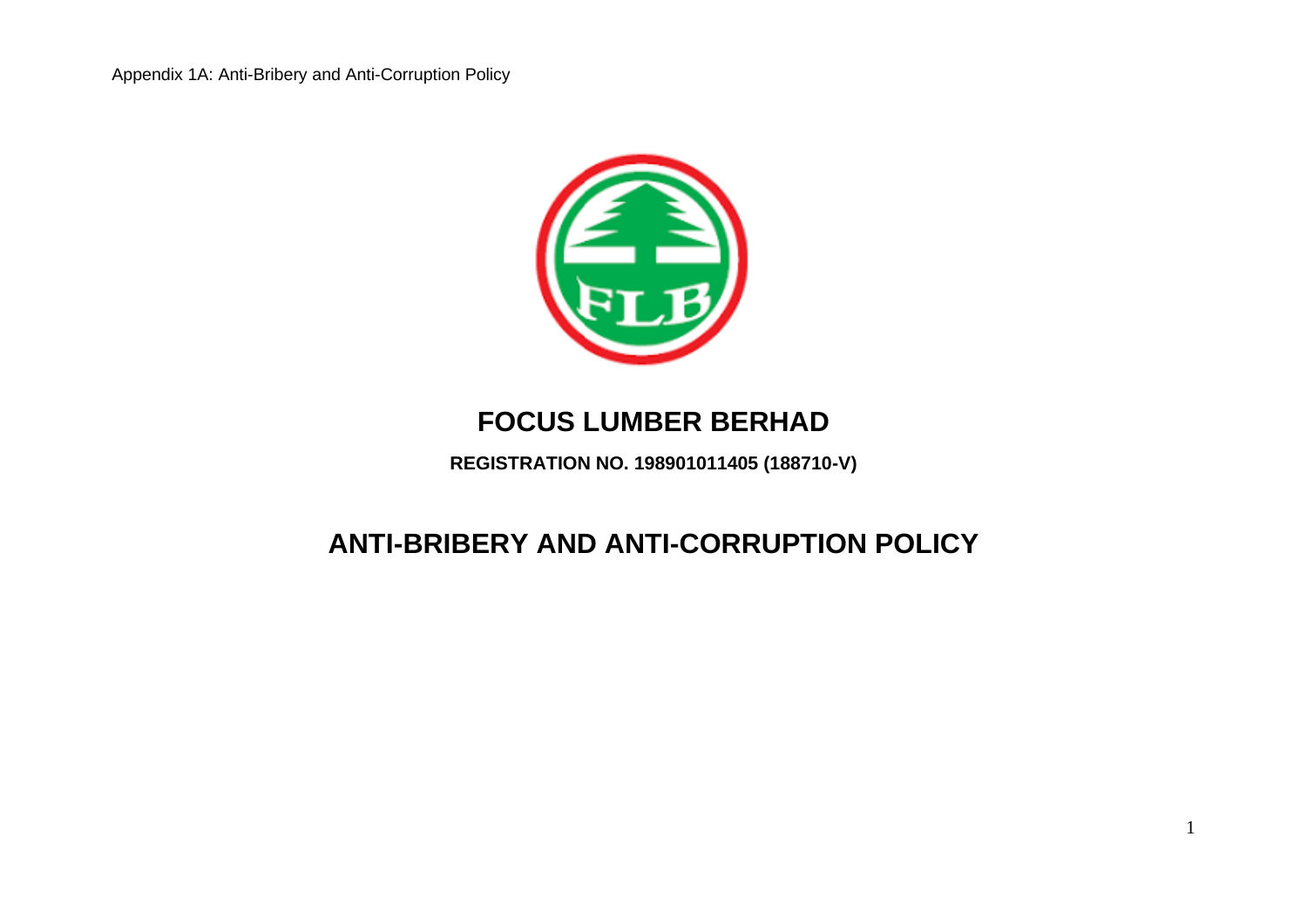## **TABLE OF CONTENT**

| $1_{-}$                        |  |
|--------------------------------|--|
| 2.                             |  |
| 3.                             |  |
| 4.                             |  |
| 5.                             |  |
| 6.                             |  |
| $7_{\scriptscriptstyle{\sim}}$ |  |
| 8.                             |  |
| 9.                             |  |
|                                |  |
|                                |  |
|                                |  |
|                                |  |
|                                |  |
|                                |  |
|                                |  |
|                                |  |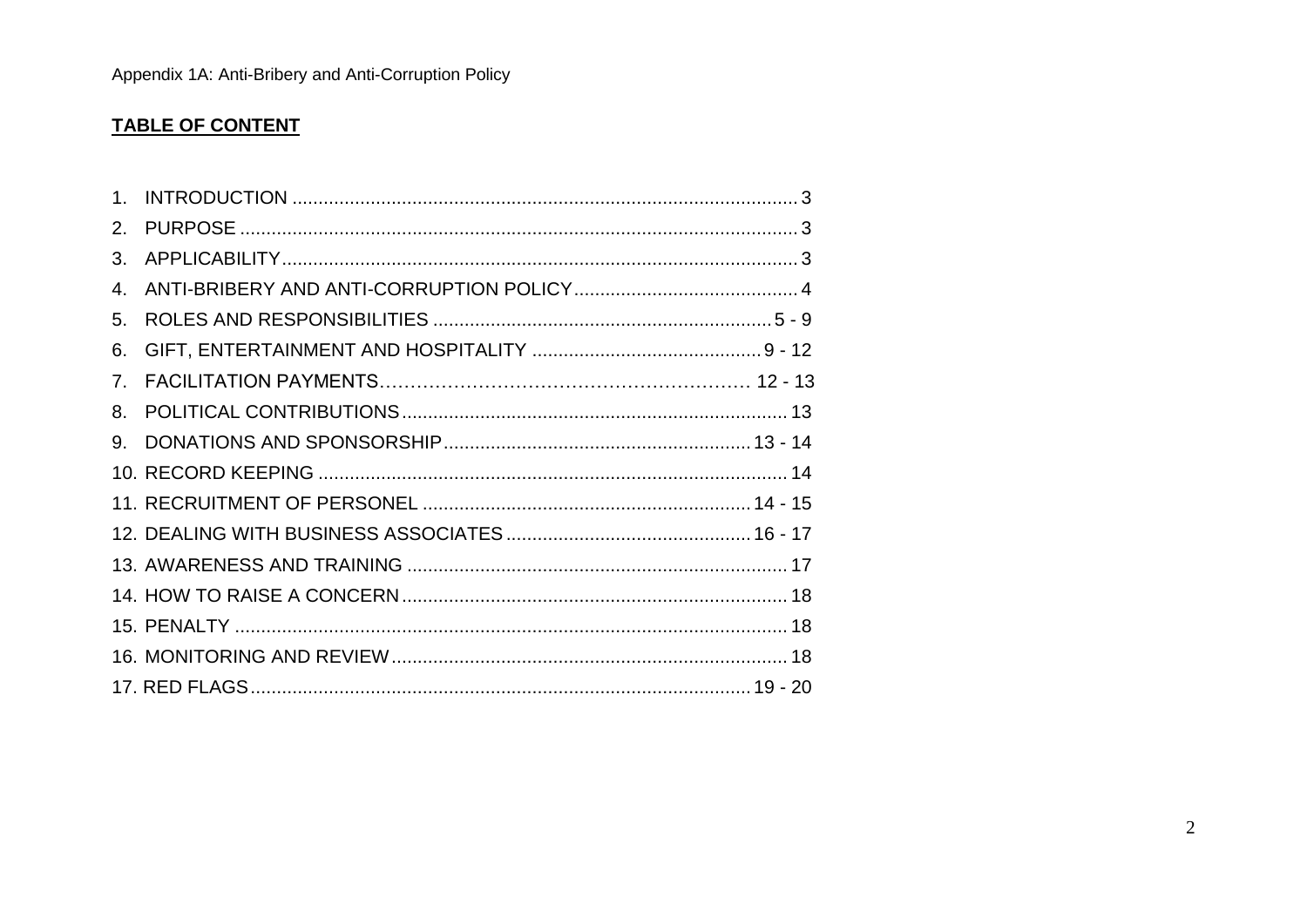## **1. Introduction**

It is the policy of Focus Lumber Berhad ("FLB") to conduct all of its business in an honest and ethical manner and to act in good faith. The company takes a zero-tolerance approach to bribery and corruption and is committed to acting professionally, fairly and with integrity in all its business dealings and relationships wherever it operates, and is committed to counter bribery.

Any incidents of bribery and corruption involving, or relating to FLB will damage FLB's reputation. The Policy shall be read in conjunction with the Company's other internal policies/ procedures/ guidelines/ manual.

## **2. Purpose**

The purpose of this policy is to set out:

- FLB's responsibilities, and of those working for it, in observing and upholding its position on bribery and corruption; and
- Provide information and guidance to those working for it on how to recognize and deal with bribery and corruption issues.

## **3. APPLICABILITY**

This Policy is applicable to Focus Lumber Berhad ("FLB") and its subsidiaries at all levels, including FLB Directors, employees (whether permanent or temporary) and trainees.

This Policy is also applicable to contractors, suppliers, agents and third parties who hold themselves as representing FLB.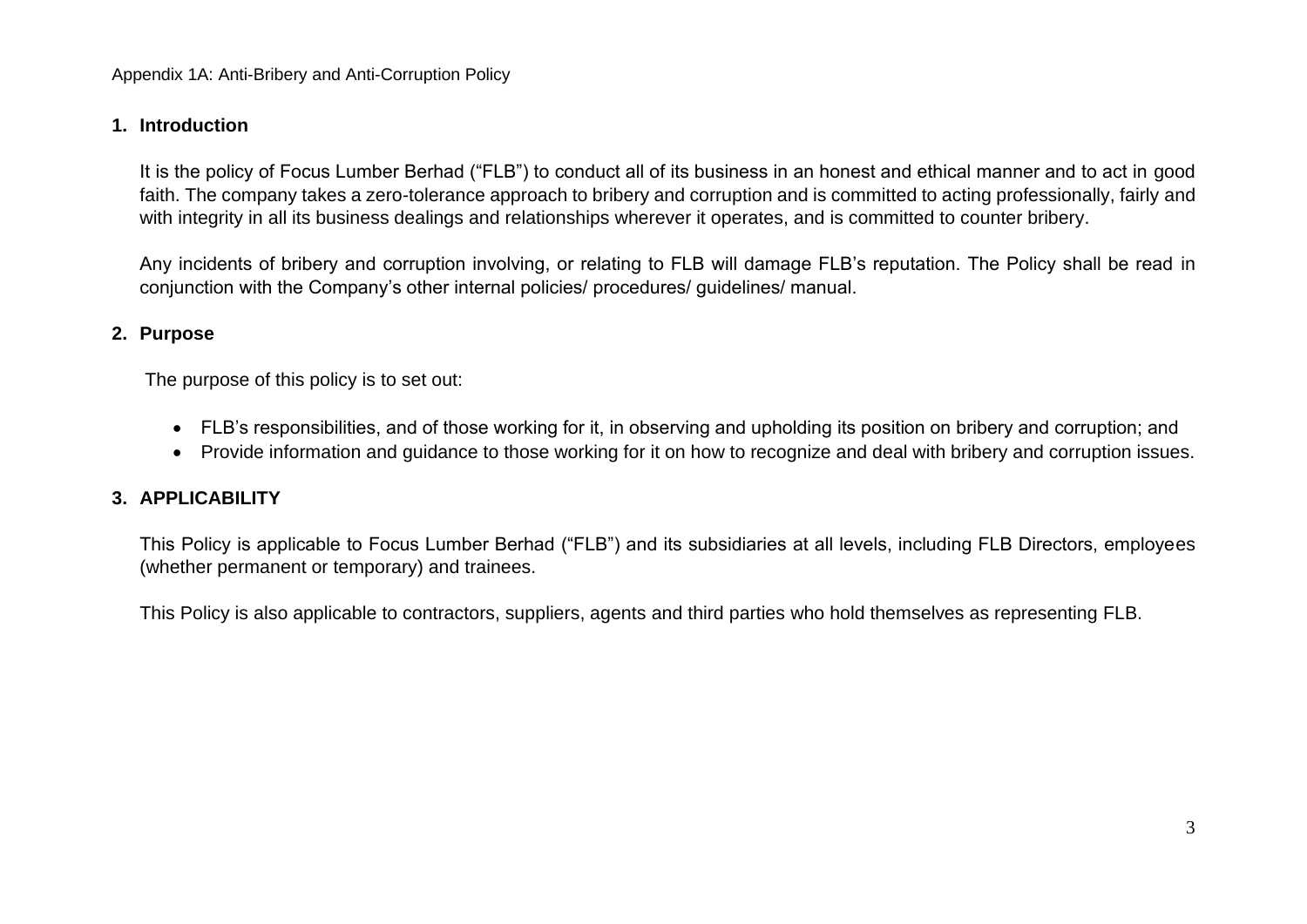#### **4. Anti-Bribery and Anti-Corruption Policy**

Any forms of bribery and corruption are strictly prohibited. This policy provides guidance to employees concerning how to deal with improper solicitation, bribery and other corrupt activities and issues that may arise in the course of business. FLB conduct all of its business in an honest and ethical manner. FLB will act professionally, fairly and with integrity in all FLB relationships as well as implementing effective controls to counter bribery and corruption. Under the Malaysian Anti-Corruption Commission Act, "bribery" means offering, giving/providing, receiving/accepting or requesting something of value (such as money or information) in an attempt to purposely influence the decisions or actions of the other person with a position of trust within an organisation.

Bribery may be carried out in the form of exchanging money, services, benefits, privileges, property, goods and etc. All employees are strictly reminded to restrict from directly or indirectly offer, provide, accept or request something in value to improperly influence a business outcome, or otherwise result in an improper advantage. Any misconduct is subject to the Company's disciplinary action.

Any Third Parties who hold themselves to represent FLB are also prohibited from engaging in any form of corruption activity in their business operations.

No employee shall suffer penalty, demotion or other consequences if he/she refused to pay/ receive bribes or involve in corruption, even if such refusal would cause a loss in business.

FLB will uphold all laws relevant to anti-bribery and corruption in all the jurisdictions in which FLB conduct its business including, but not limited to the Companies Act 2016 (Malaysia), the Malaysian Anti-Corruption Commission Act (MACCA) 2009 and the Malaysian Anti-Corruption Commission (Amendment) Act 2018.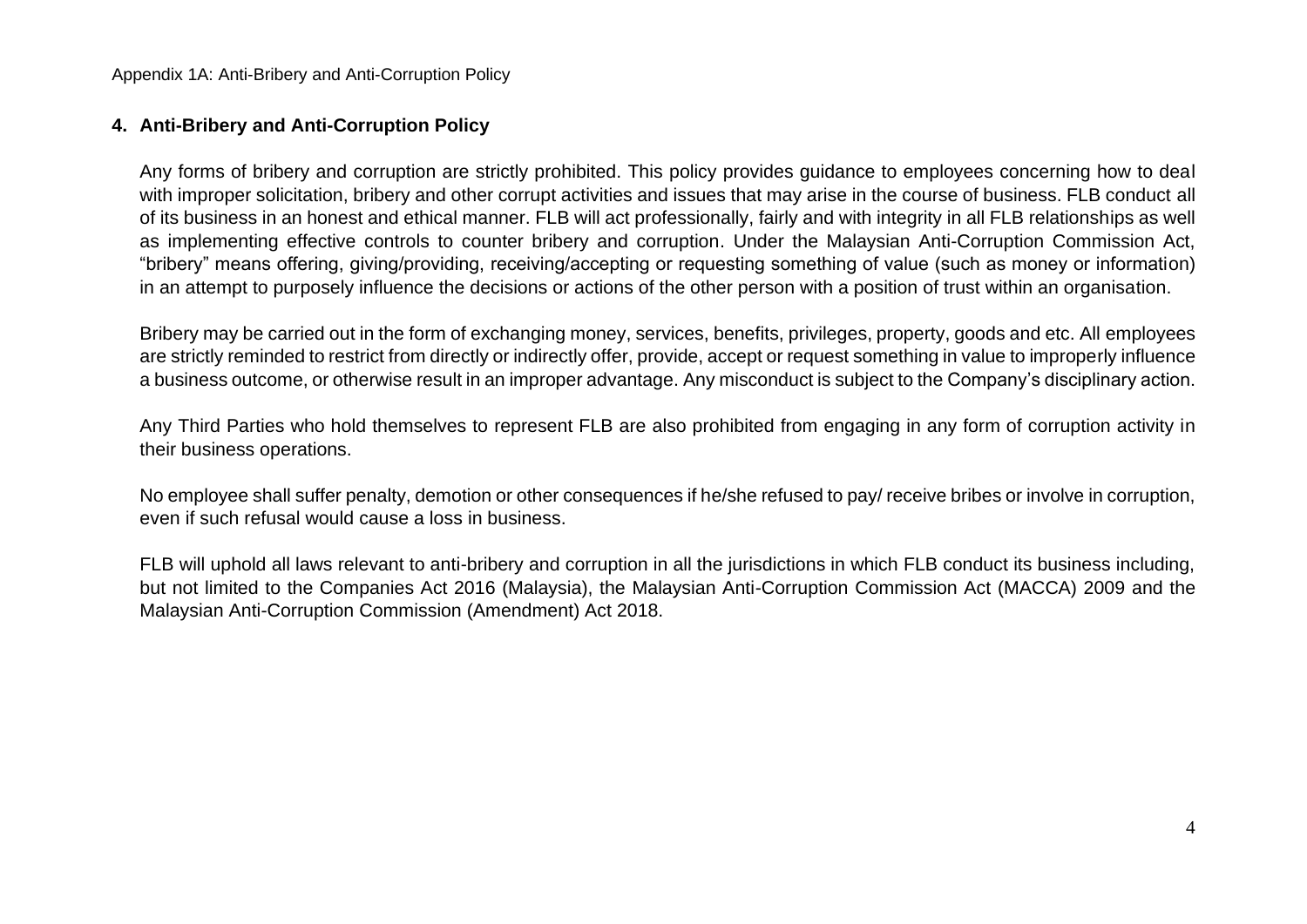#### **5. Roles and responsibilities**

The success in the implementation of anti-bribery programme will depend greatly on the clarity of roles and responsibilities. Thus, the roles and responsibilities to be taken are set out as follows:

## **(a) Board of Directors**

- Ensuring that the Anti-Bribery and Anti-Corruption Policy are aligned with FLB's strategy;
- Provide oversight to the anti-bribery programme;
- Ensure resources are properly and sufficiently assigned for the effective implementation of anti-bribery programme; and
- Review and approve the FLB's Anti-Bribery and Anti-Corruption Policy.

## **(b) Managing Director**

- Promoting the culture of corporate integrity within FLB for effective implementation of the anti-bribery programme;
- Accountable to the board and ensure the responsibilities are assigned across the FLB in the implementation of the antibribery programme;
- Demonstrate visible and active commitment to implementation of the anti-bribery programme;
- Ensuring the Anti-bribery programme complied with the Anti-Bribery requirements and applicable laws and regulations of Malaysia;
- Communicate the Anti-Bribery and Anti-Corruption Policy internally and externally;
- Formalised the reporting procedures and encourage the use of reporting mechanism for suspected and actual bribery;
- Promoting non-retaliation policy for reports made in good faith or on the basis of reasonable belief of violations or suspected violations of the Company's Anti-Bribery and Anti-Corruption Policy; and
- Ensuring the appropriateness of the design of anti-bribery programme to achieve its objectives.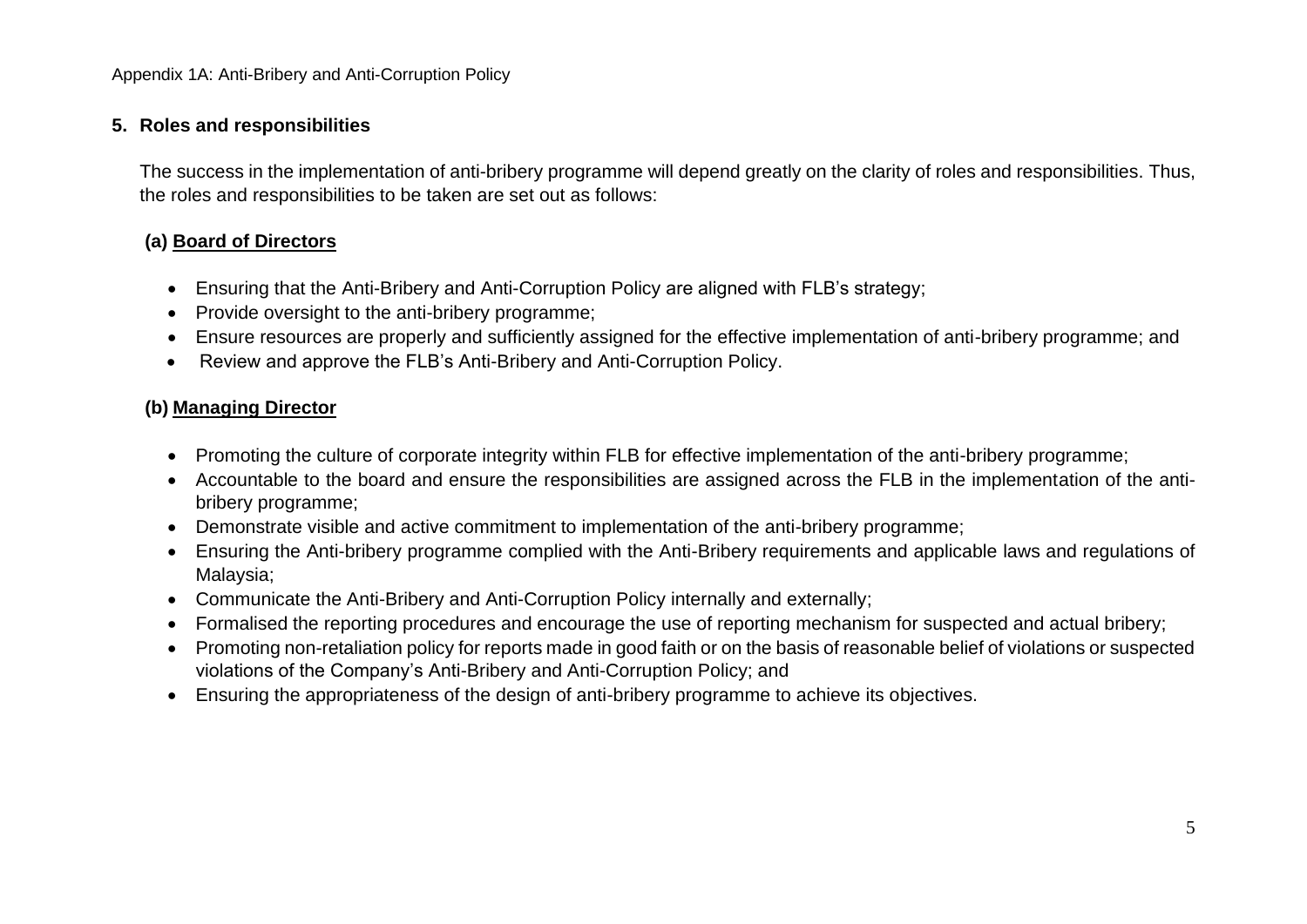## **5. Roles and responsibilities (Cont'd)**

## **(c) Anti-Bribery Officer**

- To lead the design and implementation of the Anti-Bribery Programme;
- To provide advice, guidance and contributing to the training of the anti-bribery programme;
- Ensuring the adherence to the Company's Anti-Bribery policies and programme; and
- To regularly report on the performance of the Anti-Bribery programme to the Managing Director.

## **(d) Human Resource Department**

- Ensure the recruitment process includes procedures that is fair, transparent and free from bribery and only the right people with proper behaviours and values are recruited or promoted;
- Ensure policies and procedures of anti-bribery programme are aligned to personnel practices and workable across FLB's operations;
- Ensure the remuneration and incentives scheme are properly design and recognise reward on employee's positive support on the anti-bribery programme;
- Record keeping on trainings conducted in relation to the anti-bribery programme; and
- Apply sanctions in accordance with the established HR policies and procedures for violations of the anti-bribery programme.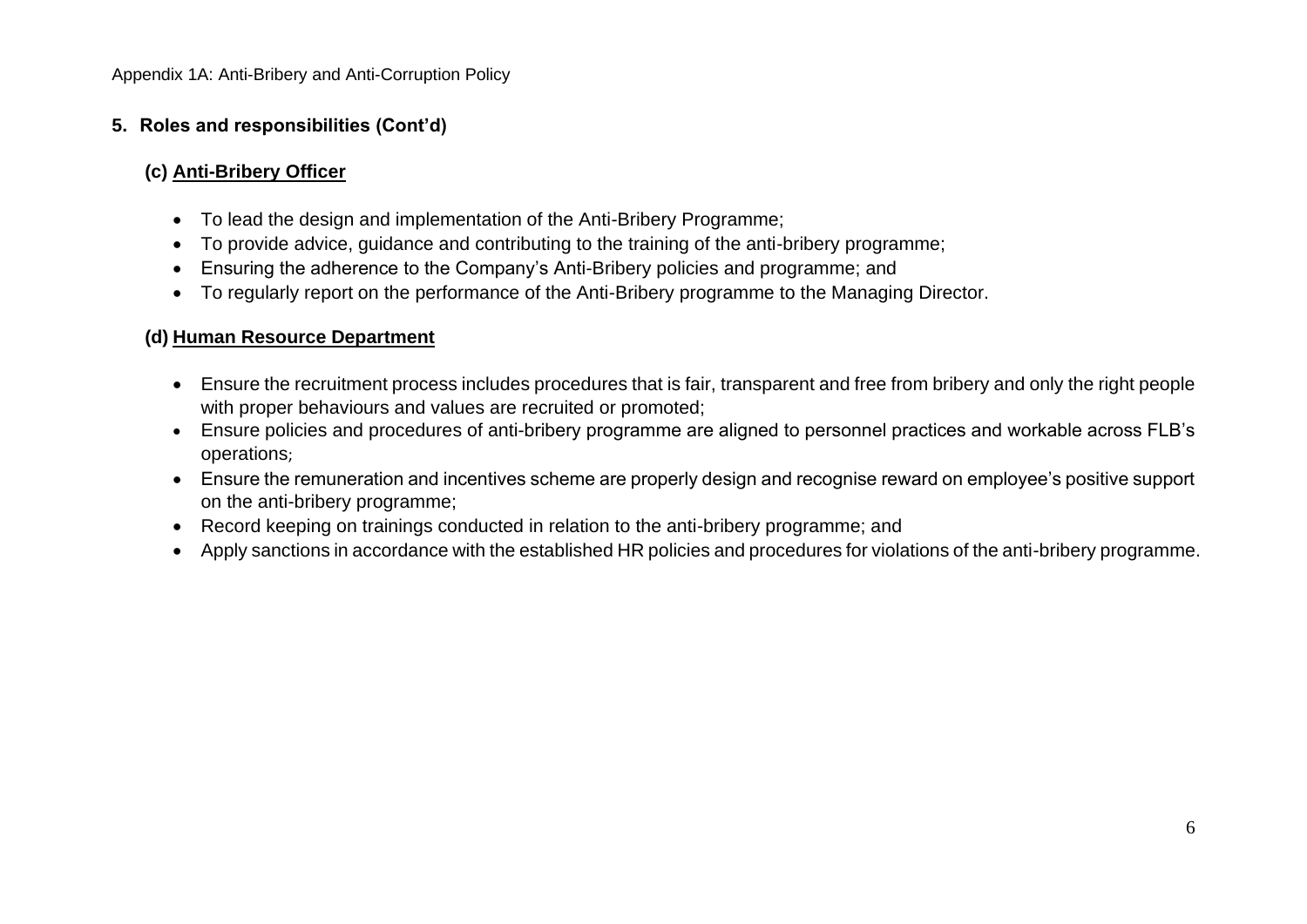## **5. Roles and responsibilities (Cont'd)**

## **(e) Sales Department**

- Collect, analyse and store relevant information about the sales agent from the sourcing of sales agent procedures;
- Apply a comprehensive and consistent approach in registering, conducting due diligence as well as appointing of sales agents;
- Categorise and segmenting the third-party risk and provide input in the regular risk assessment;
- Build trust and constructive relationships with third party; and
- Continue to be aware of and to periodically monitor third party performance and business practices to ensure ongoing compliance to the anti-bribery programme.

## **(f) Purchasing Department**

- Collect, analyse and store relevant information about the supplier, vendor or contractor from the sourcing procedures;
- Apply a comprehensive and consistent approach in registering, conducting due diligence as well as appointing of supplier, vendor or contractor;
- Conduct proper conflict of interest check during supplier, vendor or contractor appointment process;
- Categorise and segmenting the third-party risk and provide input in the regular risk assessment; and
- Continue to be aware of and to periodically monitor third party performance and business practices to ensure ongoing compliance to the anti-bribery programme.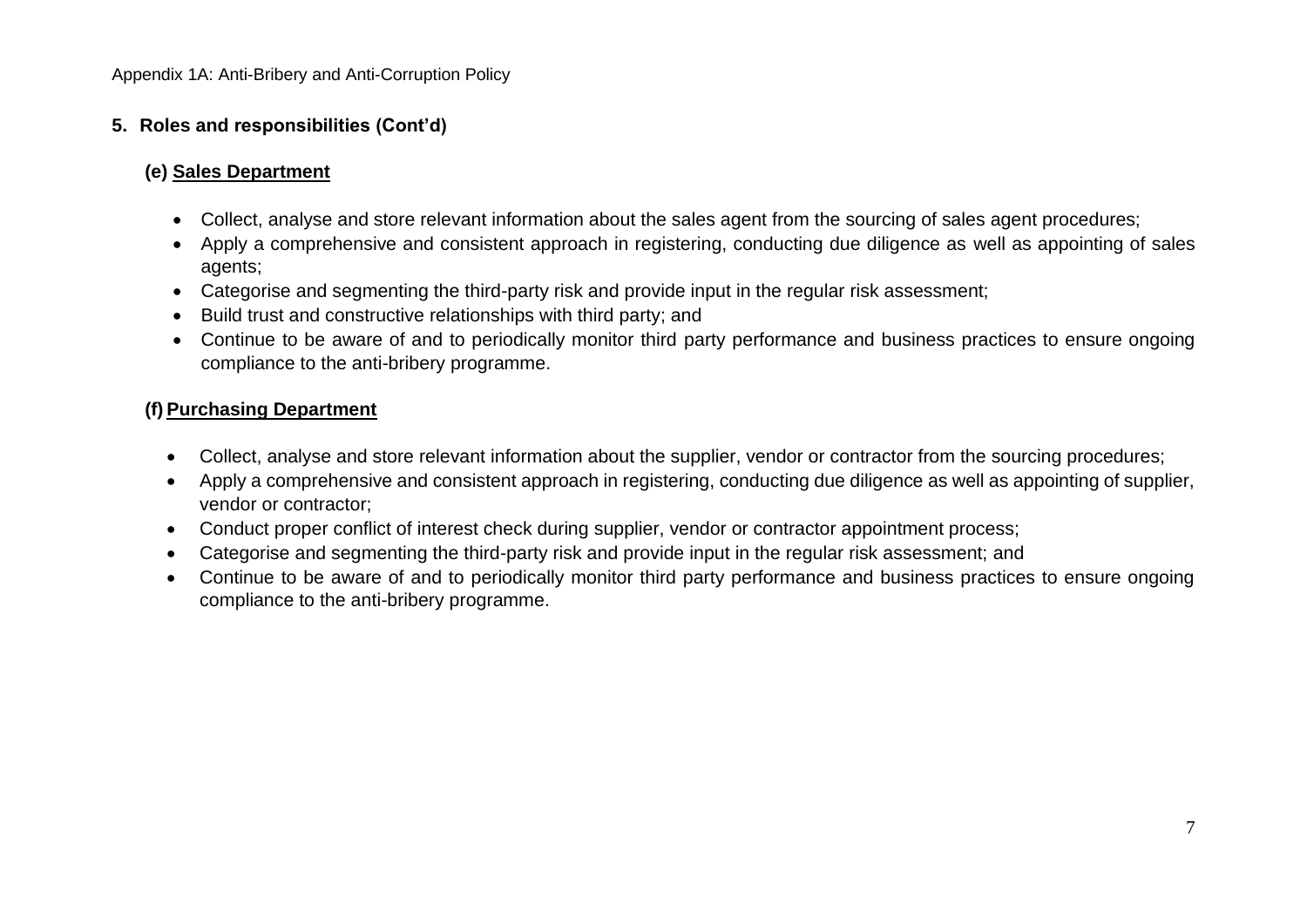## **5. Roles and responsibilities (Cont'd)**

## **(g) Finance Department**

- Ensure all transactions are recorded accurately in the books and records and implement regular checks for high risk transactions;
- Keep complete and accurate accounting records and book that provide requisite information with supporting documents;
- Assist in audits and investigations including those by authorities in the event of a bribery incident; and
- Ensure that financial controls are being implemented effectively in accordance with the financial policies and procedures.

#### **(h) Production and Warehouse Department**

- Ensure there was no bribery activity to influence production process such as prioritize orders, changes of specification, or substitution of inferior materials;
- Ensure there was no bribery activity to influence delivery arrangement; and
- Build trust and constructive relationships with third party.

## **(i) Internal Audit**

- Provide advice on the design and monitoring of the anti-bribery programme; and
- Assist in audits and investigations including those by authorities in the event of a bribery incident.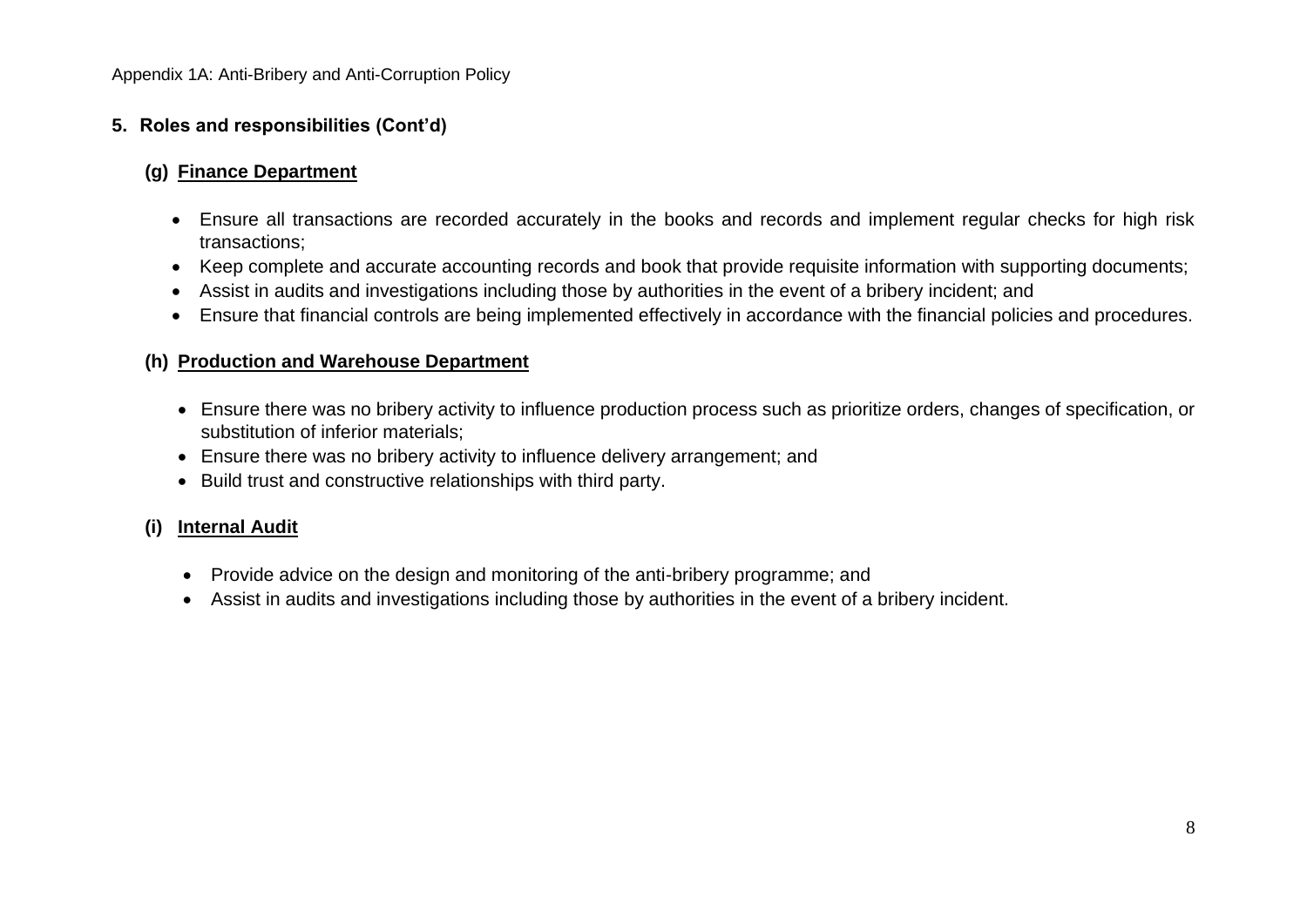## **5. Roles and responsibilities (Cont'd)**

## **(j) All employees**

- read, understand, and comply with the anti-bribery policies and procedures;
- Declaring any gifts, entertainment, hospitality, donations, sponsorship and facilitation payments provided or received in all situations to the Anti-Bribery Officer in accordance with the Company's policies and procedures; and
- Provide adequate assistance in the event of any bribery related investigation.

## **6. Gift, Entertainment and Hospitality**

Regular communication on the anti-bribery policies and procedures is the foundation for effective risk mitigation in the area of gift giving and receiving. Employees are expected to exercise good judgement in receiving/offering gifts, entertainment and hospitality.

Employees must not solicit, offer or accept any gift, entertainment and hospitality which may influence their independence or business judgement, or which could create a conflict with any duty owed to the Company or its customers and other stakeholders. Only unsolicited gifts are permissible if they are customary and commonly accepted business courtesies.

Items that are customary and commonly accepted includes, but not limited to pens, calendars, notebook, cardholder and t-shirts. These require a strict process of approvals by the Managing Director. Any gifts, entertainment and/or hospitality to be offered or received must never influence business decisions or cause others to perceive an influence.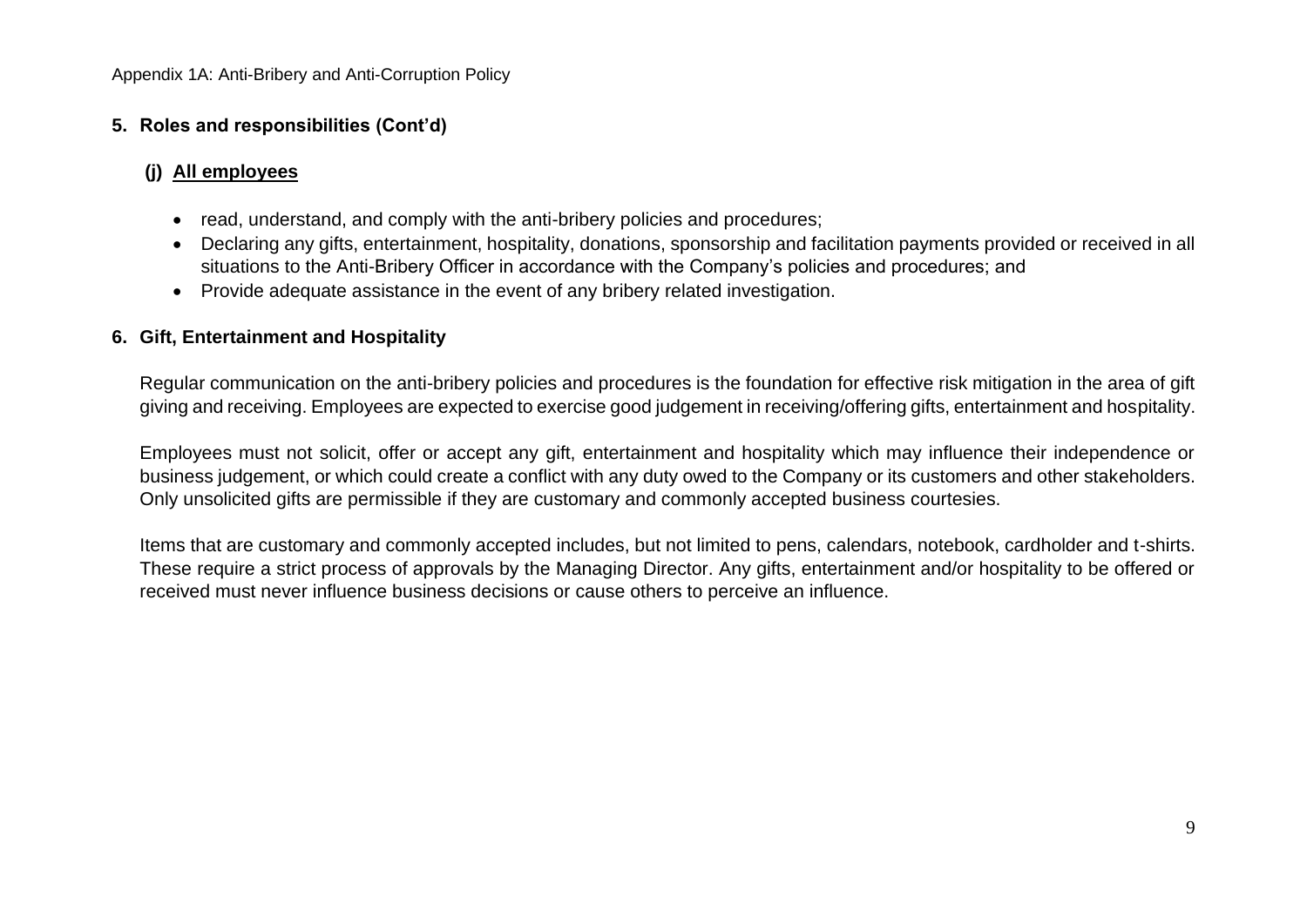## **6. Gift, Entertainment and Hospitality (Cont'd)**

#### **(a) Receiving of Gift, Entertainment and Hospitality**

Business relationships occasionally involve the offer and receipt of business courtesies – for example, gift, meals, tokens of appreciation and gratitude and invitations to social gathering events. It is never permissible to provide or accept any business courtesy for a corrupt or improper purpose. However, when presented with such courtesy by external parties, employees are required to explain the "No Gift Policy" beforehand and determine whether it is appropriate to accept the business courtesy.

Despite acknowledging "No Gift Policy", some of the external parties may still insist in offering/ providing gifts. These require a strict process of approvals by the Managing Director. Gift is allowed only in very limited circumstances, whereby refusing the gift is likely to seriously offend and may sever the business relationship with the External Party.

Limited circumstances are also inclusive of exchange of business courtesies, such as gifts, and entertainment (including meals, or parties) during festive periods as it is customary and legitimate to create goodwill and strengthening of business relationships.

In these limited circumstances where a gift is allowed to be accepted, the employee is required to first assess if the items fulfils the criteria as outlined in this anti-bribery policies and procedures, follow by the declaration in accordance with the Company's "Gift, Entertainment and Hospitality Standard Operating Procedures".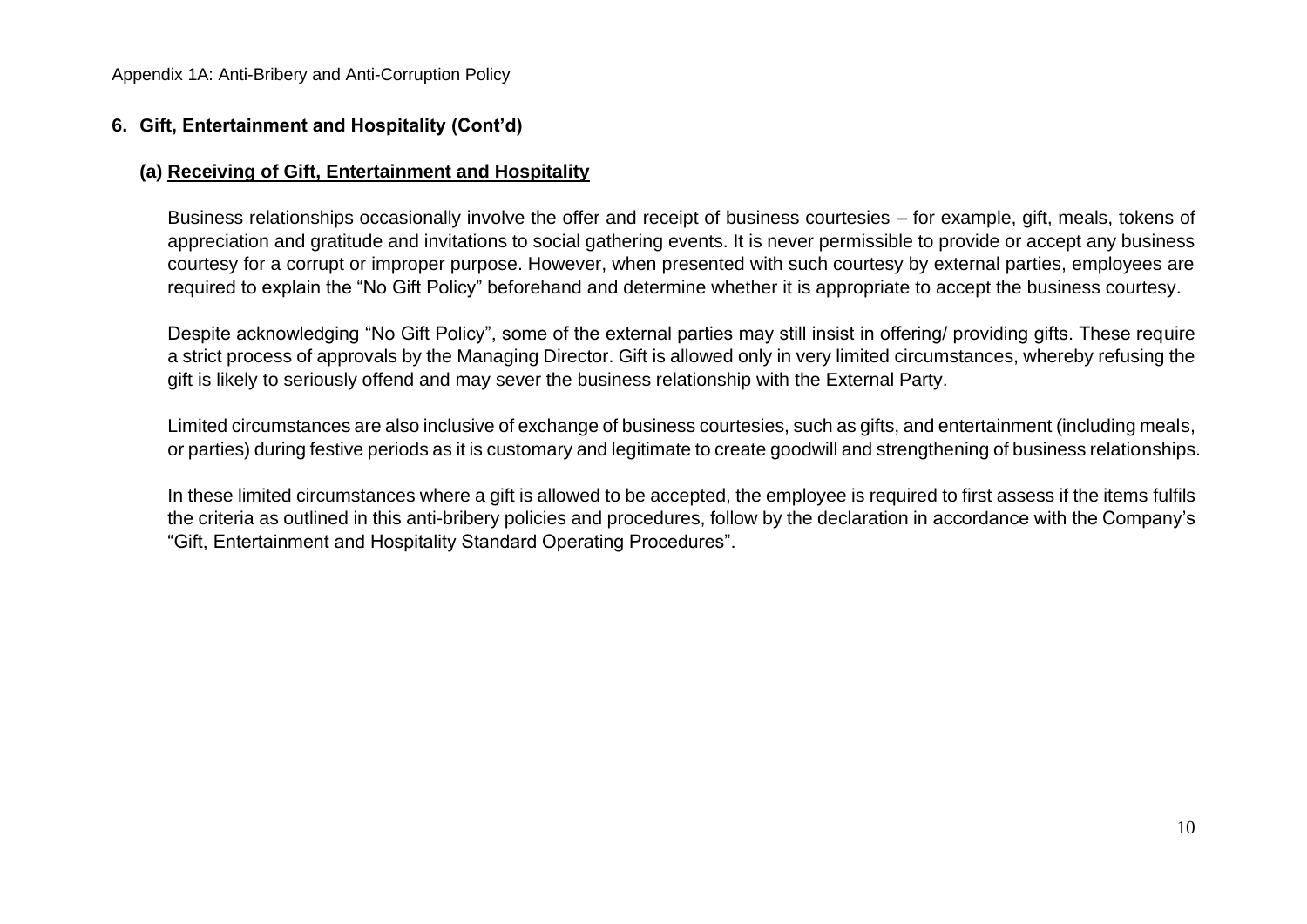## **6. Gift, Entertainment and Hospitality (Cont'd)**

## **(a) Receiving of Gift, Entertainment and Hospitality (Cont'd)**

#### **Who are external parties?**

The term "external parties" is a broad one. It includes competitors, agents, vendors, customers, suppliers, contractors, consultant, business officials, government officials, intermediaries and etc.

Receiving of Gifts/ Entertainment/ Hospitality is only appropriate if the following criteria has been fulfilled:

- Aligned with FLB's policies and procedure;
- Aligned with law and regulations;
- The value of gift/ entertainment/ hospitality received is not more than RM1,000;
- The sender is not involved in making business decision; and
- The sender is not able to influence the receiving party.

#### **(b) Provision of Gift, Entertainment and Hospitality**

Employees are not allowed to give any gifts, either directly or indirectly, regardless of value, to any officer, staff and/or whoever the employee is dealing with. However, unsolicited gifts are permissible if they are customary and commonly exchanged among business parties as business courtesies such as pens, calendars, notebook, cardholder and t-shirts.

Throughout the course of business, occasion may arise where the company may provide business courtesies such as inviting external parties and its stakeholders to events, meals and entertainment organized or sponsored by the Company throughout the course of business, be it through corporate, cultural or sporting events, to build goodwill in business relationships and strengthening of business relationships.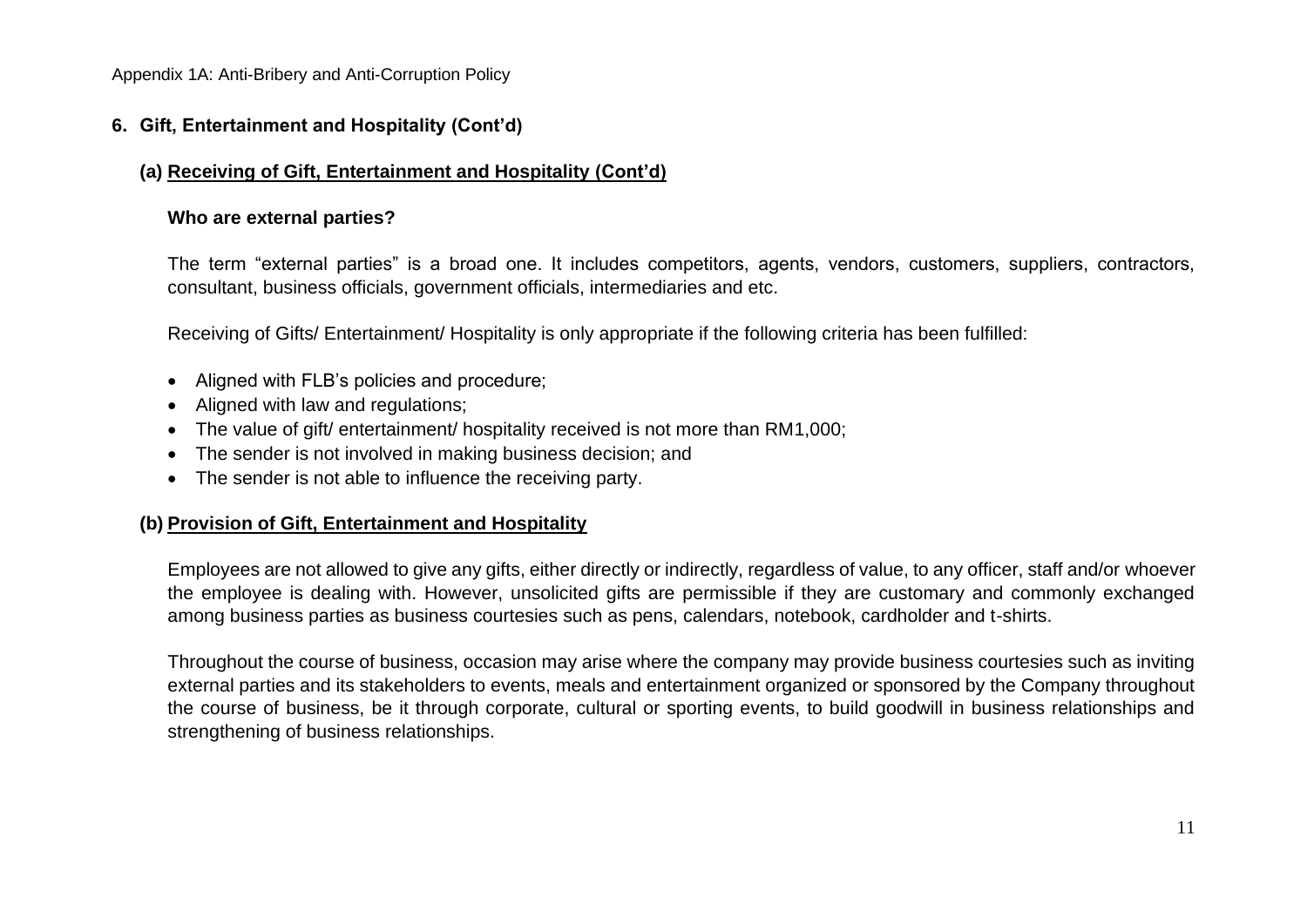## **6. Provision of Gift, Entertainment and Hospitality (Cont'd)**

## **(b) Provision of Gift, Entertainment and Hospitality (Cont'd)**

In these limited circumstances where a gift, entertainment or hospitality is allowed to be given, the employee is required to first assess if the items to be given fulfils the criteria as outlined in the anti-bribery policies and procedures, follow by the declaration in accordance with the Company's "Gift, Entertainment and Hospitality Standard Operating Procedures" .

Giving of Gifts/ Entertainment/ Hospitality is only appropriate if the following criteria has been fulfilled

- Aligned with FLB's policies and procedure:
- Aligned with law and regulations;
- The value of gift/ entertainment/ hospitality offered is not more than RM1,000;
- The recipient is a legitimate organization;
- The recipient does not have affiliations with a Public Official; and
- The recipient is not involved in making business decision.

## **7. Facilitation payments**

Facilitation payments are a form of bribery made to speed up or facilitating the performance of a public official for governmental action. Some of the types of facilitation payments are as below:

- (a) Payments made for the clearance of goods through customs to avoid excessive delay;
- (b) Payments to expedite the application of governmental documents; and
- (c) Payment to expedite the approvals or for delivery of services.

Facilitation payments is prohibited except for, at any stage when circumstances are such that there is a threat of physical violence, loss of liberty or some unavoidable adverse effect to the employees if the facilitation payment is not paid.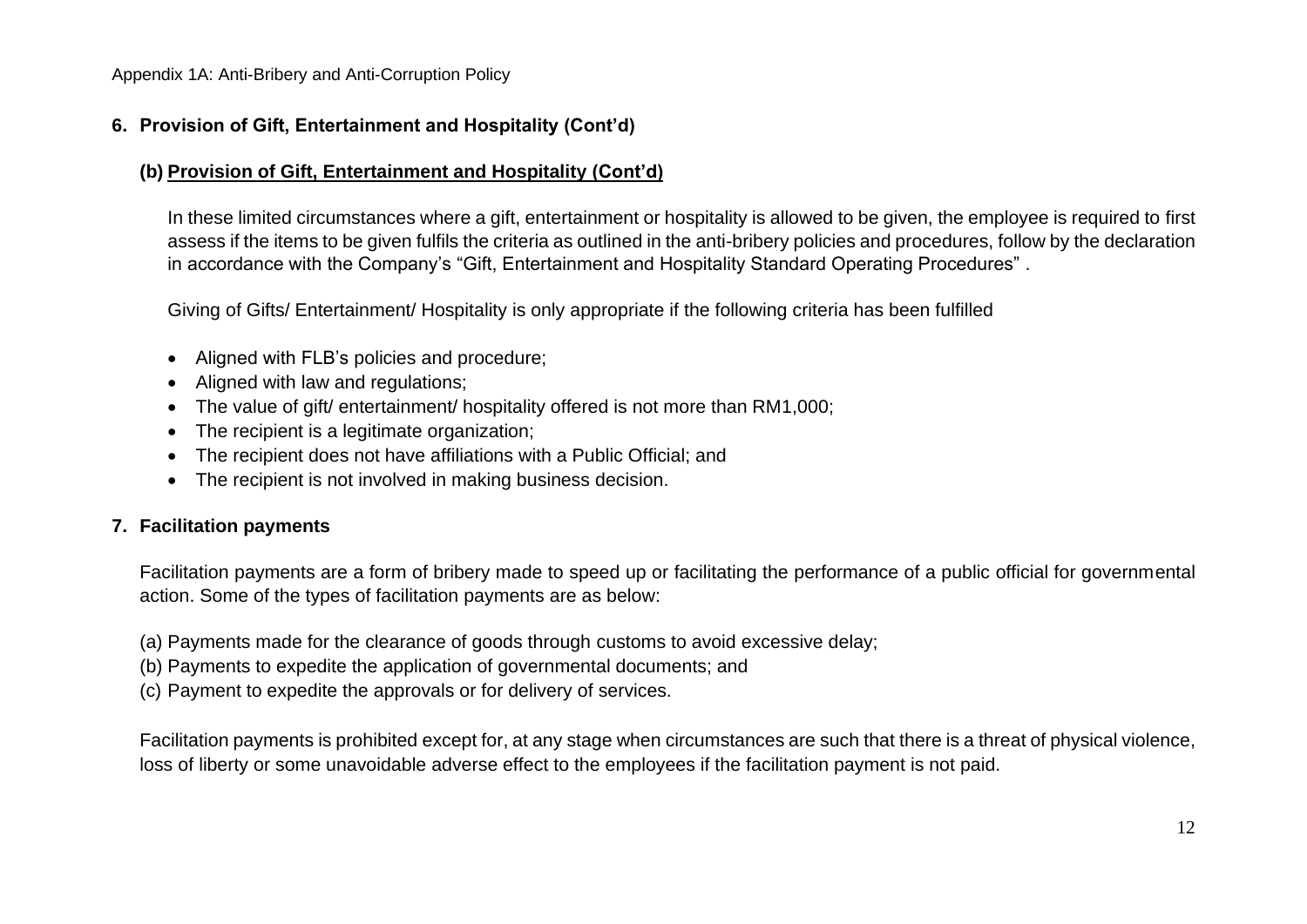## **7. Facilitation payments (Cont'd)**

Employees are reminded not to offer, promise, give, request, accept or receive any such payments. Any request for facilitation payment under which circumstances should be reported immediately to the Anti-Bribery Officer and notify the Managing Director

according to the Company's Whistle Blowing Policy. The Anti-Bribery Officer will proceed according to procedures laid out in the "Facilitation Payment Standard Operating Procedures".

In the event where there is option of regular government-provided service for processing of urgent application which its rates are publicly published by the government, payment of such services with an official receipt received, is not considered as Facilitation Payment.

#### **8. Political contributions**

FLB do not make contributions, whether in cash or cash equivalents items, in support of any political parties or candidates, as this can be perceived as an attempt to gain an improper business advantage.

#### **9. Donations and Sponsorship**

Charitable support/sponsorship and donations are acceptable, whether of in-kind services, knowledge, time, or direct financial contributions. However, employees must be careful to ensure that donations and sponsorship are not used as a scheme to conceal bribery. FLB only make donations and sponsorship that are legal and ethical under local laws and practices.

The contributions can only be made provided the following criteria are fulfilled:

- (a) It is not political contribution;
- (b) The beneficiary is registered with the Registrar of Society ("ROS");
- (c) The purpose of contribution is in line with the Company's Sustainability Policy;
- (d) It is adhering to all the applicable law and regulations;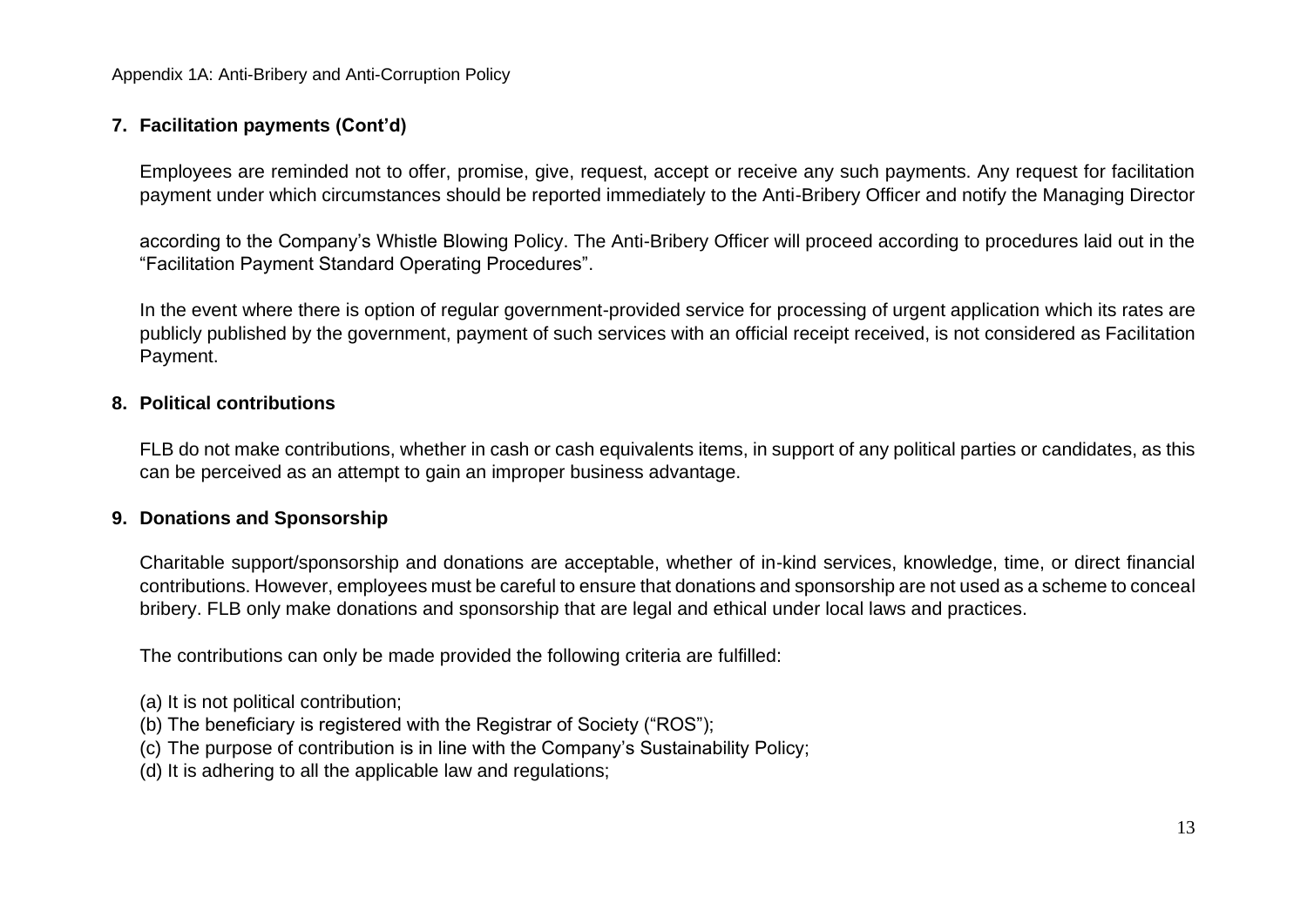#### **9. Donations and Sponsorship (Cont'd)**

- (e) The provision is reasonable in which the donations/sponsorship would not be interpreted as questionable, controversial or negatively reflecting on FLB's reputation; and
- (f) Cash donations should be avoided.

All donations or sponsorship must be carried out according to Company's "Donation and Sponsorship Standard Operating Procedures".

#### **10.Record Keeping**

FLB must keep financial records and have appropriate internal controls in place which will evidence the business reason for making payments to external parties.

All Employee must keep a written record of any receipt and provision of gifts, entertainment and hospitality, donations, sponsorships and facilitation payment which will be subject to managerial review.

All accounts, invoices, memoranda and other documents and records relating to dealings with third parties, such as clients, suppliers and business contacts, should be prepared and maintained with strict accuracy and completeness. No accounts are to be kept "off-book" to facilitate or conceal improper payments.

#### **11.Recruitment of personnel**

FLB is committed to actively managing diversity as a mean of enhancing the Company's performance by recognizing and utilizing the contribution of diverse skills and talent from its directors, officers and employees.

Diversity involves recognizing and valuing the unique contribution people can make because of their individual background, different skills, experiences and perspectives. Diversity may result from a range of factors including age, gender, ethnicity, cultural background or other personal factors. The Company values the differences between its people and the contribution these differences make to the Company.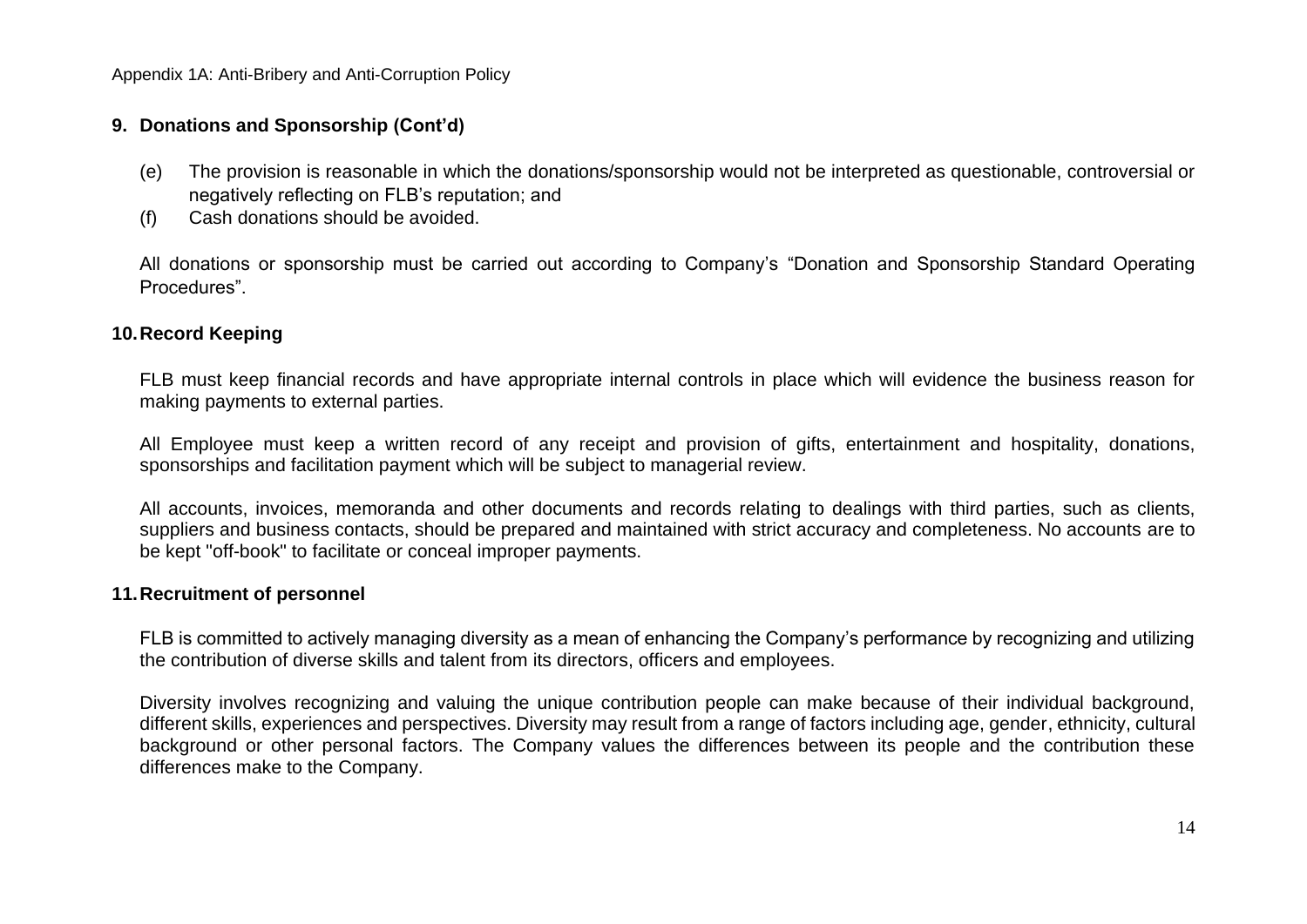#### **11.Recruitment of personnel (Cont'd)**

#### **(a) Appointing new Board of Director**

FLB's Nomination Committee will ensure appropriate selection criteria based on diverse skills, experience and perspectives is used regardless of age, gender, ethnicity, cultural background or other personal factors when hiring new Board member.

There will be no preference given to male applicants for a position and will ensure that any women with appropriate experience and qualifications are considered equally in the recruitment and selection process.

Potential candidate for directors could be sourced by the online website or by the recommendations of board members.

Interview is conducted by Nomination Committee and the recruitment of board member should be based on appropriate criteria to ensure that only the most qualified and suitable individuals are employed.

#### **(b) Recruiting new employee and promoting existing employees**

Human Resource Department will ensure appropriate selection criteria based on diverse skills, experience and perspectives is used regardless of age, gender, ethnicity, cultural background or other personal factors when hiring new employee.

Potential candidate for employee could be sourced by the online website or recommends by internal employee.

Interview is conducted by Human Resource Department and the recruitment of new employee should be based on appropriate selection criteria to ensure that only the most qualified and suitable individuals are employed.

FLB has formalised the Employee Performance Evaluation process to assess the existing employee on annual basis in order to ensure a merit-based approach is applied to the promotion of employees.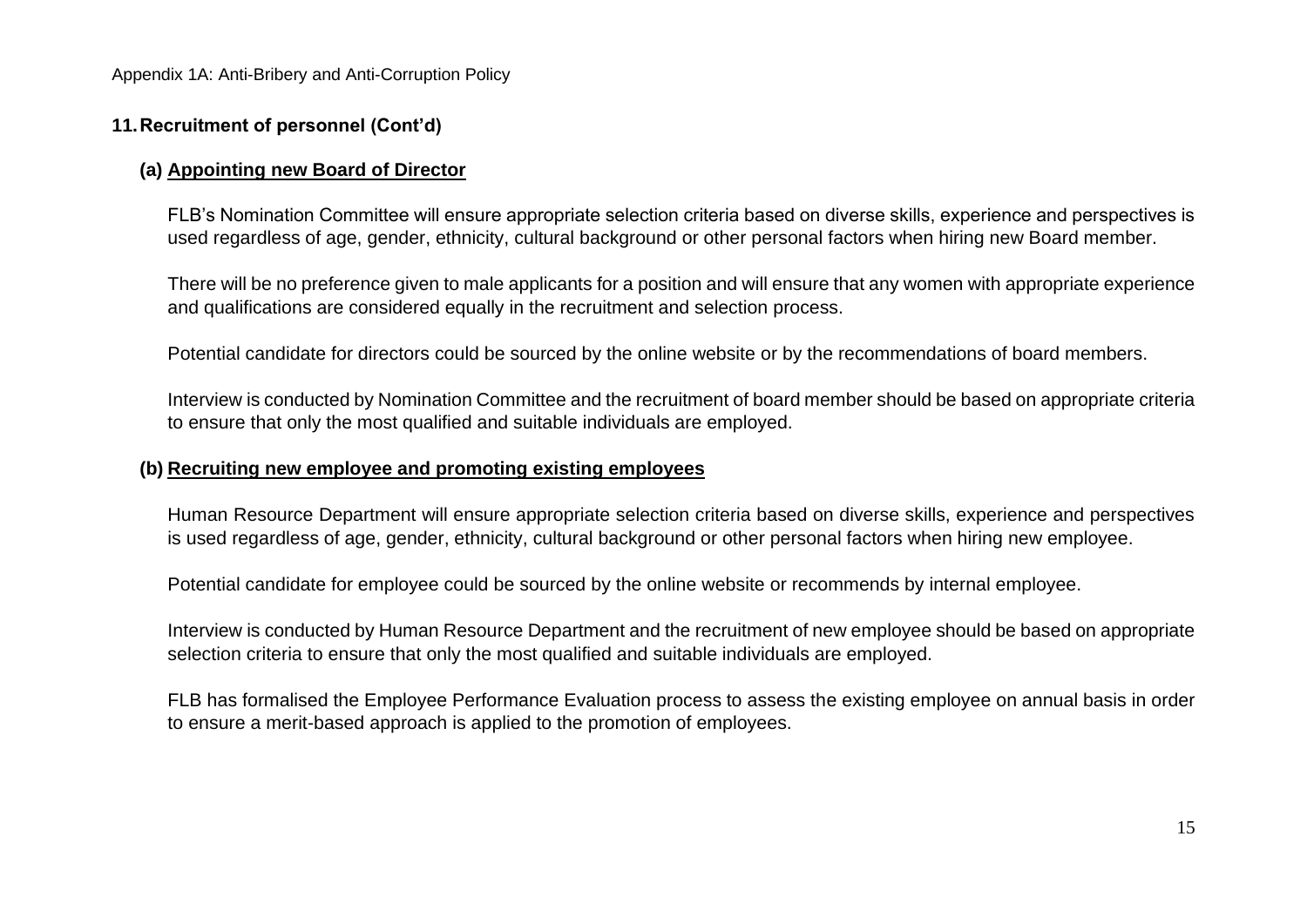#### **12.Dealing with Business Associates**

FLB expects that Business Associates acting for or on its behalf to share the Company's values and ethical standards according to FLB's Code of Conduct and Ethics as their actions may impact FLB reputation.

Business associates includes supplier, vendors, contractors, consultants, agents, representatives, and other intermediaries who are performing work or services, for and on behalf of FLB.

All forms of bribery and corruption are unacceptable and will not be tolerated. When dealing with business associates. FLB reserve the rights to terminate its relationship with the Business Associate in the event that the Business Associate fails to comply with the anti-bribery policies and procedures established by FLB.

#### **(a) Appointing of General Supplier**

During the appointment process of general supplier, FLB will carry out proper assessment on potential general supplier based on the information gathered and obtained. Proper due diligence will be carried out on the supplier in accordance with the Company's Purchasing Standard Operating Procedures.

#### **(b) Appointing of Major Supplier, Vendor and Contractor**

During the appointment process of all major supplier, vendor and contractor, FLB will carry out proper assessment based on the information gathered and obtained. Proper due diligence will be carried out on major supplier, vendor and contractor in line with the Company's Purchasing Standard Operating Procedures to ensure that these business associates fulfil the acceptable standards of integrity in the conduct of their business.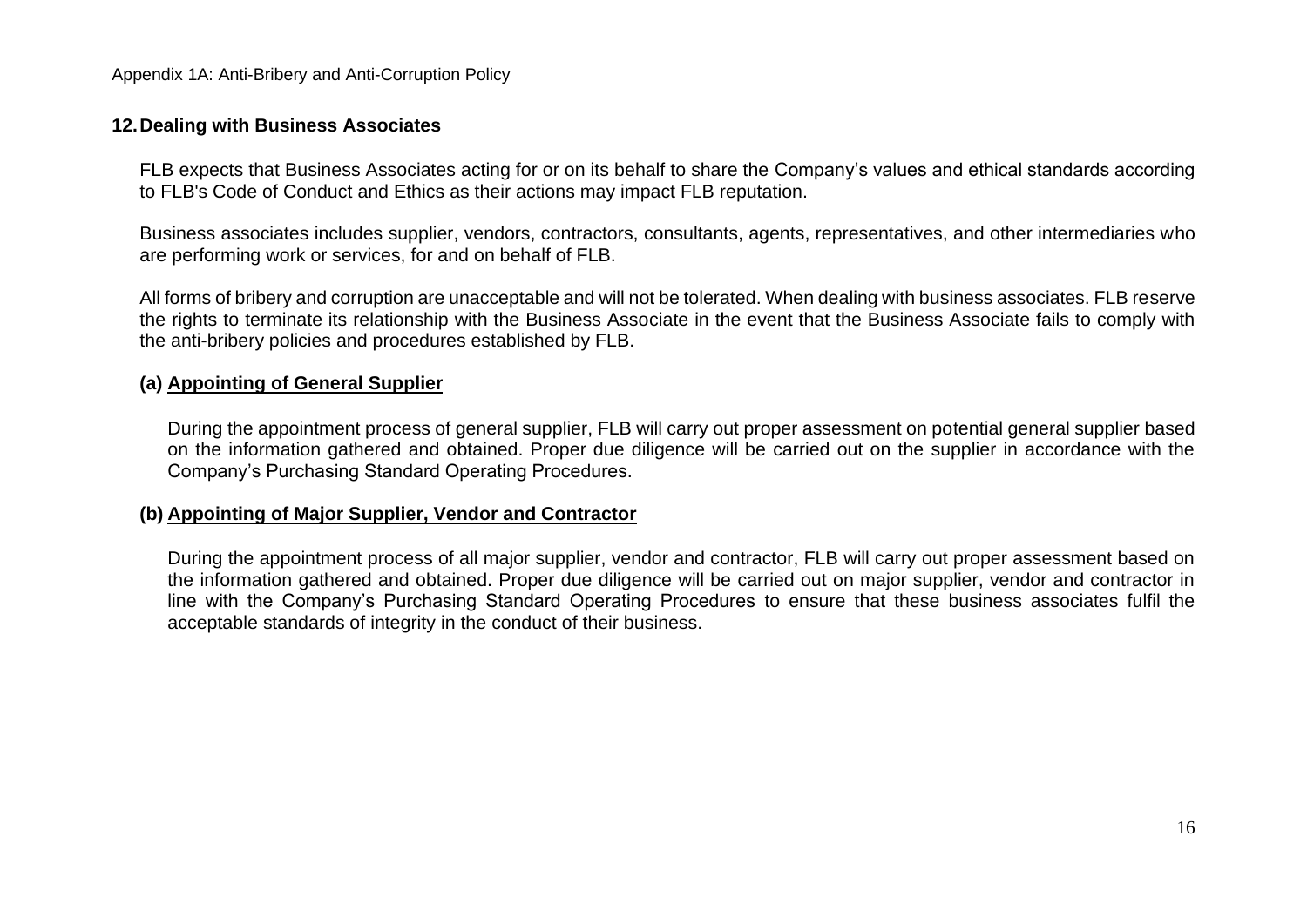### **12.Dealing with Business Associates (Cont'd)**

#### **(c) Appointing of Sales Agent**

Potential candidate for sales agent could be sourced by the online website or internal recommendation.

The appointment process of sales agent is guided by the Company's "Standard Operating Procedures on Due Diligence Check before Appointing Sales Agent" to ensure appointment process are carried out properly.

FLB may terminate its relationship with any sales agent that does not comply with FLB Anti-Bribery and Anti-Corruption Policy.

#### **13.Awareness and training**

FLB will conduct awareness programmes for all existing employees and sales agent to create awareness of anti-bribery and anticorruption measures, and to continuously promoting integrity and ethics on regular basis.

In addition, FLB will also provide Anti-Bribery and Anti-Corruption training on this policy as part of the induction process for all new employees and sales agent.

Anti-Bribery and Anti-Corruption policy shall be clearly communicated to all suppliers, contractors, business partners, and any third-parties at the outset of business relations, and as appropriate thereafter.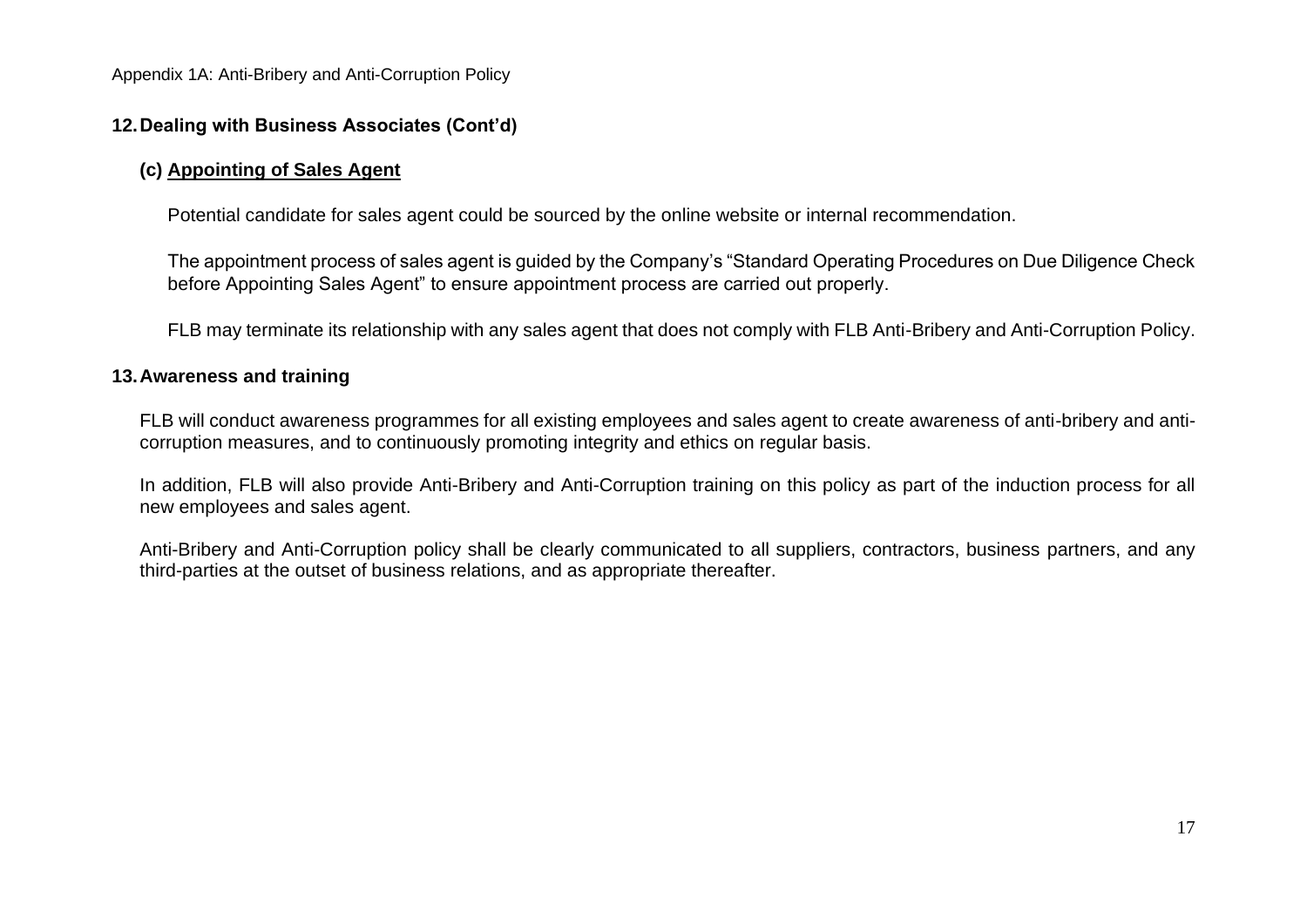#### **14.How to raise a concern**

Employees who encounter actual or suspected violations of this Policy are required to report their concerns. Each Employee has a responsibility to ensure that suspected bribery and corruption incidents are reported immediately.

Employee can report to the Anti-Bribery Officer, or report it to Chairman of the Board; or Audit Committee Chairman in accordance with FLB's Whistleblowing Policy immediately.

The details of the FLB's Whistleblowing Policy is available at [http://focuslumber.com.my/investors-relations/policies/.](http://focuslumber.com.my/investors-relations/policies/)

#### **15.Penalty**

#### **Offence by commercial organization**

Any commercial organization who commits an offence shall be liable, under Section 17A(2) of MACC Act 2018, to a fine of not less than ten times the sum or value of the gratification which is the subject matter of the offence, where such gratification is capable of being valued or is of pecuniary nature, or one million ringgit, whichever is the higher, or to imprisonment for a term not exceeding twenty years or both.

#### **16.Monitoring and review**

FLB will establish and put in place appropriate performance measures and reporting systems to monitor performance against metrics and compliance with the relevant policies, procedures and controls.

The anti-bribery officer shall monitor the effectiveness and review the implementation of this policy, regularly considering its suitability, adequacy and effectiveness. Any improvements identified will be made as soon as possible.

The Board shall monitor the FLB's commitment level to the Anti-Bribery and Anti-Corruption Policy and review the bribery framework at least once every 3 years to ensure that it continues to remain relevant and appropriate of this policy.

This policy is approved by the Board of Directors on 01 June 2020.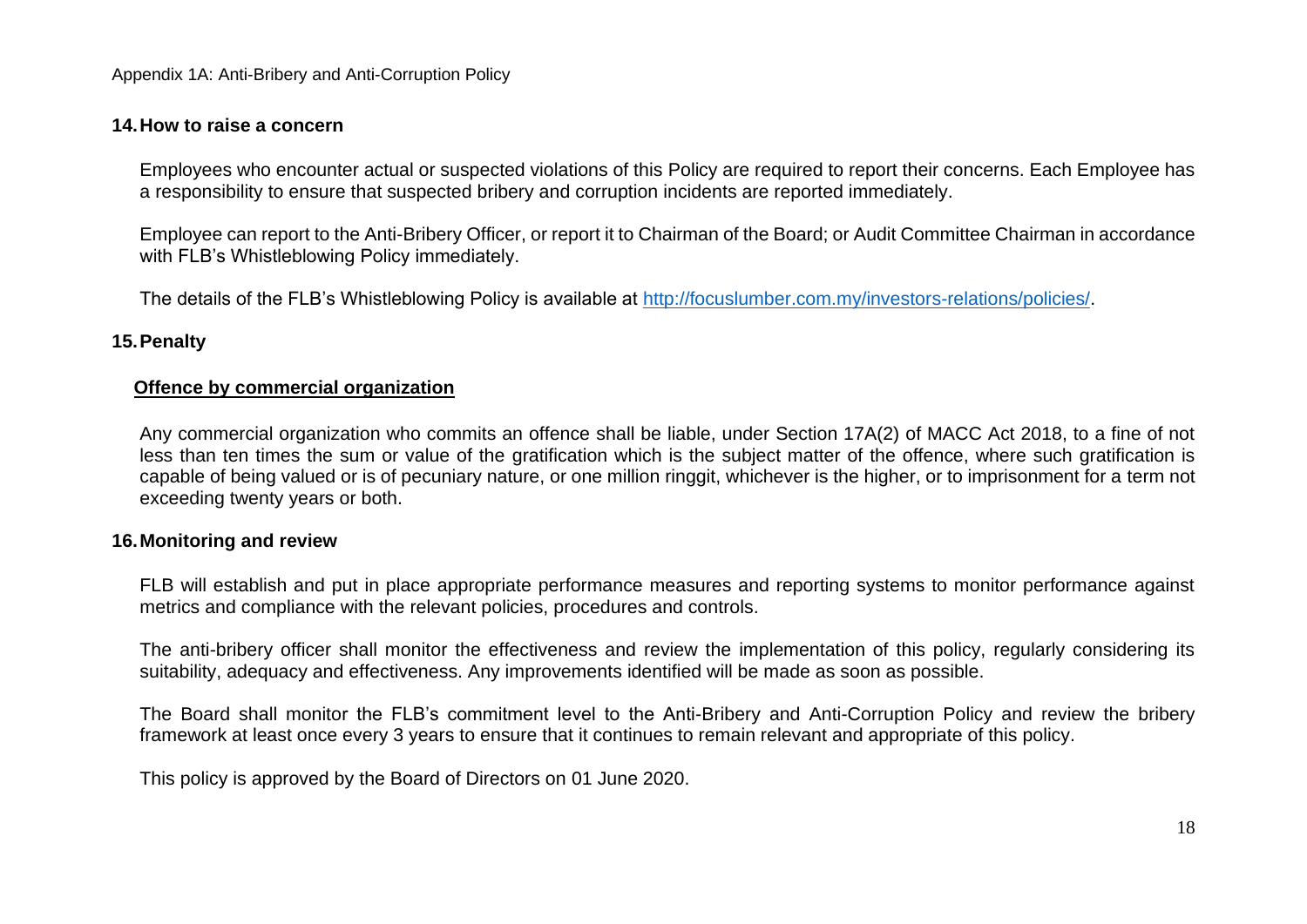## **17."RED FLAGS"**

The following is a list of possible red flags that may arise during the course of your work for us and which may raise concerns under various anti-bribery and anti-corruption laws. The list is not intended to be exhaustive and is for illustrative purposes only.

If you encounter any of these red flags while working for us, you must report them promptly to the Anti-Bribery Officer:

- (a) You become aware that a Third Party engages in, or has been accused of engaging in, improper business practices;
- (b) If the Third Party refuses to divulge adequate information during due diligence procedure;
- (c) You learn that a Third Party has a reputation for paying bribes, or requiring that bribes are paid to them, or has a reputation for having a 'special relationship' with government officials;
- (d) A Third Party insists on receiving a commission or fee payment before committing to sign up to a contract with us, or carrying out a government function or process for us;
- (e) A Third Party requests payment in cash and/or refuses to sign a formal commission or fee agreement, or to provide an invoice or receipt for a payment made;
- (f) A Third Party requests that payment is made to a country or geographic location different from where the Third Party resides or conducts business;
- (g) A Third Party requests an unexpected additional fee or commission to 'facilitate' a service;
- (h) A Third Party demands lavish Gifts before commencing or continuing contractual negotiations or provision of services;
- (i) A Third Party demands Invitations to lavish and excessive events, meals, entertainment or hospitality that would be illegal or in breach of laws and regulation which may adversely affect the reputation of FLB;